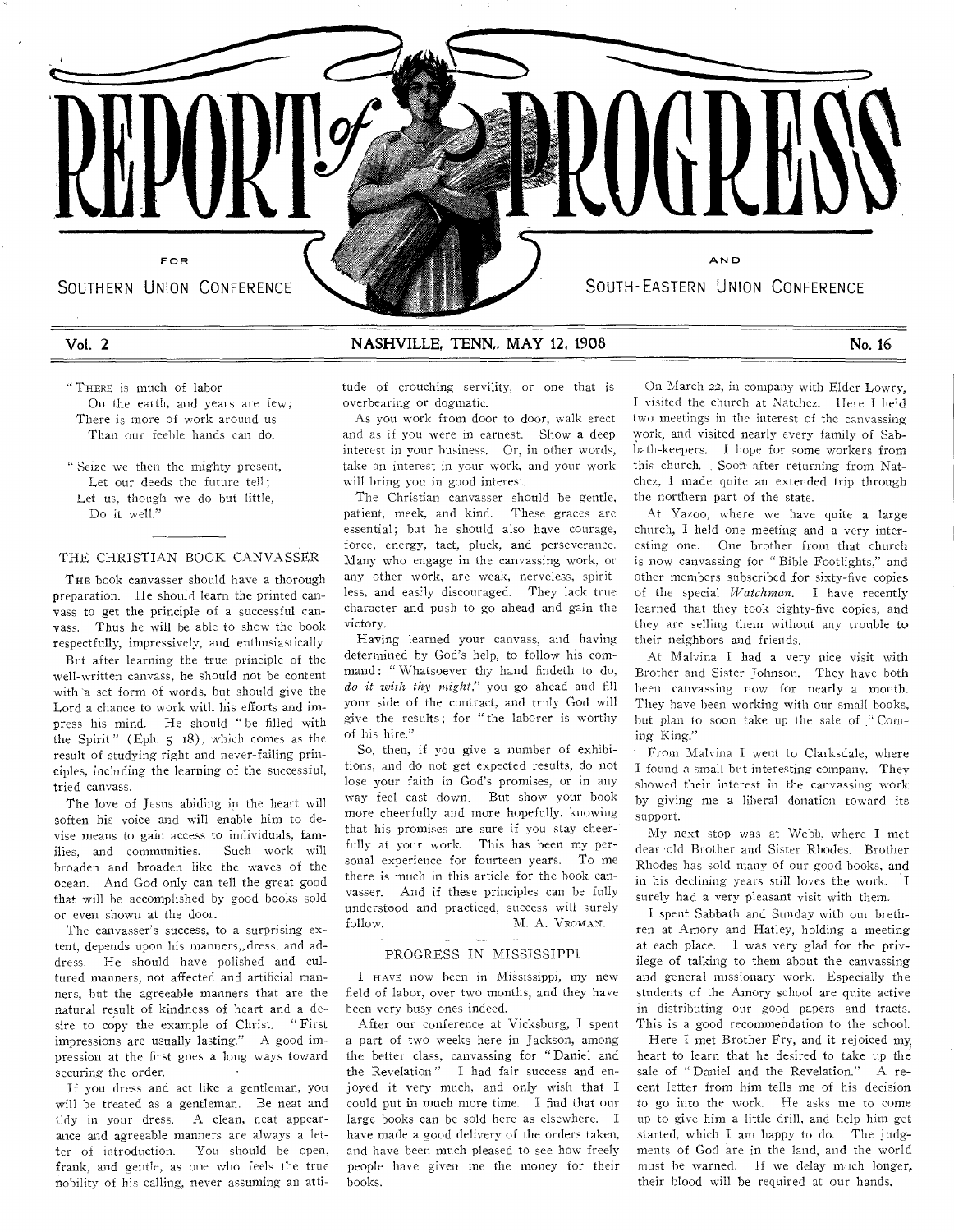Near Becker I enjoyed a pleasant visit with Brother Harp and his family. He has canvassed in the past, and I hope to see him take up the work again soon. Early next morning I walked to Aberdeen, seven miles distant, where I took the train for Jackson.

I have also made a short trip through the southern part of the state, visiting our people at Brookhaven, Hattiesburg, Ellisville, and Laurel.

I have traveled over two hundred miles in the Yazoo delta and have seen quite a good portion of the state, having been within sixteen miles of its northern boundary and within sixty miles of the gulf, and have been across it from east to west. Much of the land is very fertile, and grows good crops without commercial fertilizers. Especially the northern part of the state is quite well supplied with excellent water from flowing wells.

What I have seen of Mississippi convinces me that people can not only make a good honest living here, but they can live and keep well. Just three blocks from us lives a woman whom my wife met, who told her she was one hundred and eleven years old, and had lived in Mississippi all that time. Surely we can live and work for God in Mississippi.

At Vicksburg I held a canvassers' institute, which lasted one week. As a result of this institute, two sisters are starting out with renewed interest in selling our good books and special *Watchman,* one hundred copies of which were ordered.

I have visited the church here at• Jackson several times, and given them talks on the canvassing work, and they have determined to do more for the spread of the message.

To aid our people in getting books when they want small lots, I am keeping a supply here at Jackson. I keep in stock the following books:—

Coming King, plain binding  $\dots \dots \dots$ \$1.00 Daniel and the Revelation, plain binding 1.5o Story of Daniel, plain binding  $\dots \dots \dots$  1.00 Story of the Seer of Patmos, plain binding 1.00 Steps to Christ, cloth binding .5o Best Stories, board binding...................50 Best Stories, paper binding.............. .25 New Testament Primer, board binding. . . 35 New Testament Primer, cloth binding .. . . 60 Gospel Primer, board binding............ .35

When getting these to sell again, you get them at 5o per cent. discount. The cash must be sent with each order. I take this added responsibility in keeping this stock of books simply to aid you to work for God in the great harvest field.

Now, brethren and sisters, let us every one wake up and bestir ourselves as never before. to give this message to perishing souls. Mississippi is surely a great and needy field, and it demands our most earnest and faithful effort. So come now, one and all, let us put away our doubts and fears, and take up the work anew, willing to be used anywhere as God's helping hand. Let me hear from you = right away. HORACE G. MILLER.

*.703 S. Congress St., Jackson, Miss.* 

# MY WORK AT CHARLOTTE, N. C.

I SPENT about a year and a half in Char-<br>lotte. While I had many experiences that While I had many experiences that were not so pleasant, yet I am by no means sorry that I went there.

Charlotte is not an easy place to work; but there are souls there who should hear the message, and some one must carry it to them. And I am willing to share some of the hard places. I do not want to pick out the easiest place for myself, and leave the hard ones for my brother.

Many' times I have felt " blue " and almost discouraged; but at such times I would think of God's promises, take courage, and go to work again. Sometimes when I was thinking over the difficulties of the field, it would seem that God would ask, " What lack ye?" I would say, " Nothing."

I am fully convinced that if the canvasser is where God wants him, his needs will be supplied. It is true that we may have to be careful how we spend our means, yet in that there is a lesson. We develop character amid adversity.

The greatest trouble I found was in delivering my books. I was careful how I took the orders ; yet so very many would not take their book. Notwithstanding all that, I delivered a great many books during the time I was there. I made some very warm friends, too, some of whom I hope to see take their stand for the truth.

A great deal of the time I was there I had the care of the company that is at Charlotte. While that gave me extra thought, yet I gained some blessed experiences through that part of my work.

I would advise all canvassers before leaving territory because it is hard, to take the matter to God. Be sure that he would have you move before you do so. No matter how hard the field, if that is the place God wants you, he will provide for your needs. Let us be faithful. W. E. LANIER.

#### COVE CREEK AND SANDY MUSH, N. C.

APRIL 15 I left my home at Lenoir, N. C., to visit the places named at the head of this report. I arrived at Waynesville early Thursday morning, and spent the day in visiting believers and interested ones. A night service was held at Brother Underwood's house with his family and some friends.

Friday I went on foot to Cove Creek, some fifteen miles in the mountains, where I spent five days, holding a service each day with good attendance and interest. I find an earnest desire on the part of many to obey the truth, and I believe a goodly company could be raised up if there were some one to take the lead and feed the flock.

A letter recently received from a Baptist preacher who moved from there to the South some time ago says that he is a Seventh-day Adventist, and has been for nearly two years. He is advocating the seventh-day Sabbath wherever he goes, and desires more light. He wants the *Signs of the Times,* and if any one who can, and wishes to, will send him the paper, I will be glad to furnish the address.

On my way from Cove Creek to Sandy Mush, I visited some faithful Sabbath-keepers and obtained a renewal of their subscription to the *Review* and *Watchman* for one year. I held a service with them, and the next day completed-the walk to Sandy Mush. Words will hardly express the gladness with which I was greeted by the few faithful ones there. They had not seen an Adventist minister for six years. Still one old couple with four of their married daughters remain faithful. A younger son and daughter are very desirous of entering our intermediate school this fall.

After staying three days, and holding four services at the district school-house, I started home, visiting at Canton, on my way, two of the above mentioned daughters.

I feel that the Lord gave a profitable journey, and hope that much good may result from the efforts put forth.

GEO. CRAWFORD.

#### KENTUCKY

WE are very thankful for what the Lord has been doing for us as a conference during the past few weeks. Anciently when the Lord had a great thing to do for his cause in the earth, he would prepare the hearts of others in other places to assist those who needed help. King Cyrus was wrought upon to ask the Gentiles to donate to the Jews means with which to rebuild Jerusalem.

God did this. When our young conference had no money with which to buy assembly tents, he has moved upon the hearts of his servants in the North, and three gospel tents have been donated and one or more small ones. The people in the state have raised means with which to fit up these tents with suitable seats and fixtures. At this writing, I think the fourth one will be donated.

The support for three ministers for two years has been promised. This will enable us to place three, if not four, tent companies in the field in different portions of the state. We recognize that the Lord intends to have the people of this state warned. At this writing we have a good canvassing institute opened at Henderson. Brethren Harrison and Dart are in charge. We thank the Lord and take courage. In every way we see omens for good. A. O. BURRILL.

#### MOBILE, ALA.

I HAVE been here about seven months, teaching a mission school under the auspices of the Southern Missionary Society, and have met with good success. I have also had some rich experiences and thereby have gained many rich blessings. We are now in the closing hours of the school work, and I earnestly desire the prayers of the brethren and sisters that the work may prosper.

I have also been acting as organist in one of the Baptist churches and instructor in the B. Y. P. U. meetings, which has given me a golden opportunity to speak many words regarding the precious truth of the last days. The pastor of that church says I have done them a great deal of good. I replied that I only hoped I had done some good for the Mas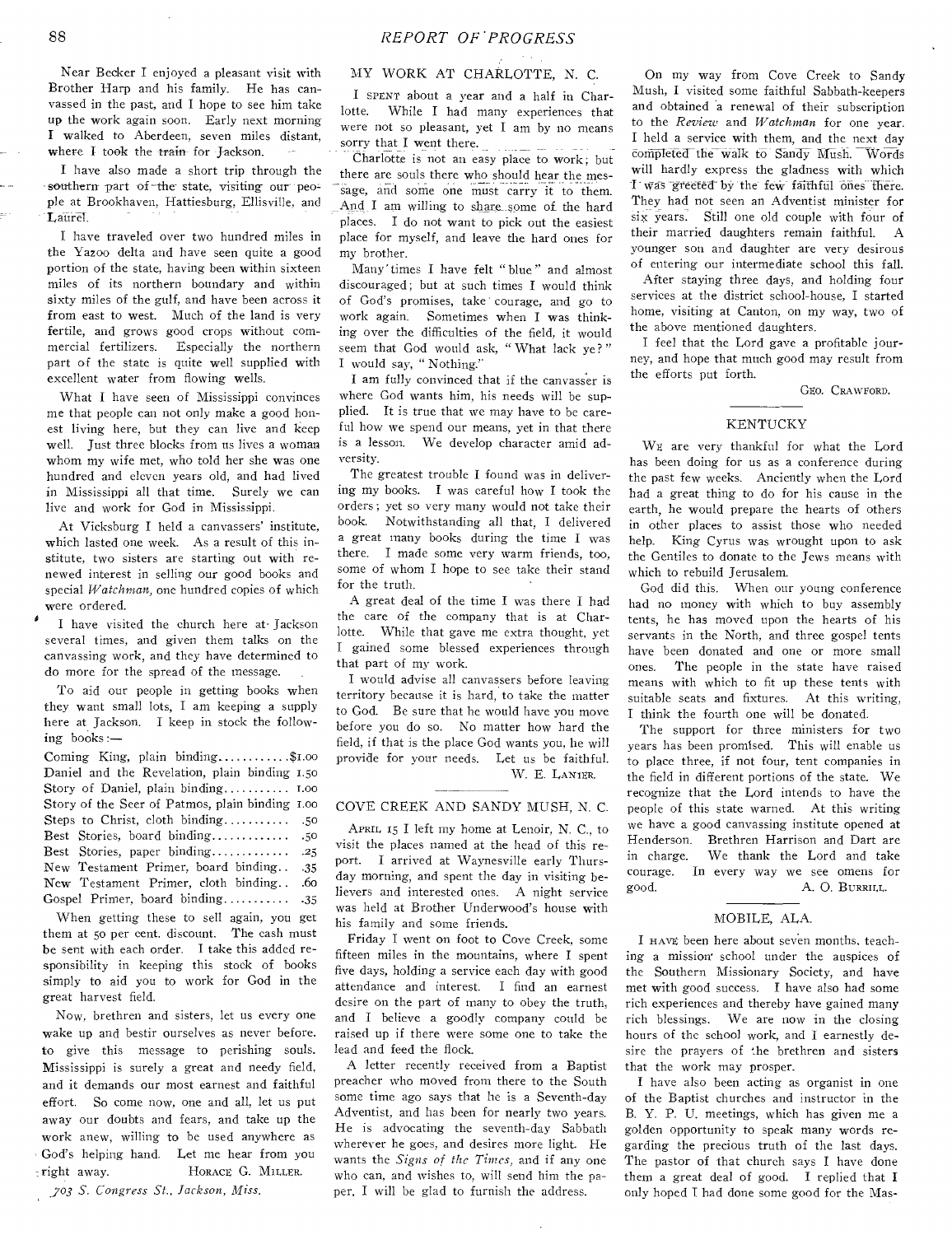ter. He said that I did; for he had learned many things that he did not know before.

I shall close my school on the 20th of May, and leave for the institute at Huntsville. Ala., June **2.** Brother J. H. Lawrence, who has charge of the church work, is about twenty **miles out,** holding a series of meetings, and **God is blessing.** Pray for him, that there may **be some souls saved** in the kingdom when the **Saviour comes to** make up his jewels.

W. M. JACKSON.

" CHRIST did not send,

But came himself to save: The ransom price he did not lend, But **gave."** 

#### FLORIDA, NOTICE

THE District of Columbia Committee of the Senate have reported favorably on the Johnston Sunday bill for the District of Columbia.

This means that in the very near future, the bill will be brought **before the** Senate, to be **acted** upon by all the **senators.** While a bill **is** before a committee, **there is** not much **interest taken in it, outside the** committee; but now every senator must act upon it.

This bill has gone **farther** than any other Sunday bill which has yet been before Congress. And this is another signal for quick **action** on the part of all our people. We can see how rapidly the union of church and state is being brought about, We must arouse, and stand shoulder to shoulder against this movement, so that the people may he prepared for **coming** events. For years we have been looking **for a** time of trouble, **and** now things are shaping *so* that we are face to face with the conflict.

Let **us** fulfil **our mission** in spreading the *third angel's message,* **of which** this is a part: " Render therefore unto Cæsar the things which be **Cxsar's,** and unto God the things that be God's."

I would urge that all who can, write a letter immediately to our Florida senators, earnestly protesting against the **passage of** this Sunday bill, and asking the senators to use their influence against the same. Address, Senator William H. Milton and Senator James **P.** Taliaferro, Washington, D. C., % Capitol. CHAS. **P.** WHITFORD.

#### ANOTHER GOOD WEEK

IN his good letter accompanying his weekly report, one of our faithful canvassers relates the following short, but interesting experience:—

" I have had another good week. I found one old lady who believes that the seventh day is the Sabbath. She got the truth from ' Bible Readings.' I took her order for 'Great Controversy,' and stayed all night with them and read till ten o'clock from my prospectus. I am of good courage. Pray for me that I may be as wise as a serpent and harmless as a dove,"

He worked forty-three hours, and took \$43 worth of orders. This is as good news from a far country. Let's hear from others.

A. L. MANOUS.

| CANVASSING REPORT OF SOUTHERN       |      |       |  |
|-------------------------------------|------|-------|--|
| UNION CONFERENCE, FOR WEEK          |      |       |  |
| ENDING APRIL 25, 1908               |      |       |  |
| $NAME-$<br>Book Hours Value Deliv'd |      |       |  |
| ALABAMA CONFERENCE                  |      |       |  |
| Ruben Wages BFL 6                   | 7.50 |       |  |
| Benj Griffiths 2 wksBFL 87 147 75   |      | 12 00 |  |
| W R ElliottD&R 56 105 40 5 50       |      |       |  |
| D C WolfeBFL 38 45 50               |      |       |  |
| Mamie Hawkins BFL 1 1 00            |      |       |  |
| KENTUCKY CONFERENCE                 |      |       |  |
| M J WeberBFL 12 12 00               |      |       |  |
| Asa Davis BEL 20 17 75              |      |       |  |
|                                     |      |       |  |

# KENTUCKY, ATTENTION

THIS is an appeal to every one in the state as well **as the** canvasser.

**The institute** at Henderson is now nicely **in progress.** The Lord is **greatly** blessing us. It **does our** souls good **to see** the interest all take in it.

From this **place we go** to Louisville to hold an institute there May  $16 - 31$ . Then to Mc-Kinney to hold our third institute, beginning June 4. **We** are making quite an effort to get the **canvassing** work started. The Lord's is greatly **blessing** in this, but we need some financial **help.** I appeal to our brethren in Kentucky to donate to the canvassers' fund. A little help right now will be worth a great deal later. Please send us some donations at once to Mrs. **Clara** Russell, 214 E. Jacob St., Louisville, Ky.

#### FLORIDA ITEMS

ONE new Sabbath-keeper is reported from **Jacksonville.** 

BROTHER J. W. MANNS is about to begin a tent-meeting at Morriston, where a company of white people have **recently** taken **a** stand for the truth.

EVERY preacher in the Florida Conference **has seen** some fruit of his labor this conference year. Between twenty-five and fifty have accepted the truth since camp-meeting.

ON account of the intolerant spirit manifested at Williston, where Brethren Stephenson and Branson pitched their tent, the meeting was brought to a sudden close. How much longer can we hope for times of peace in which to work?-

DURING Elder Parmele's recent visit to Tampa, the quarterly meeting was conducted, and a business meeting held. Four were added to the church on profession of faith, two others made application to be received by letter, and two others expect to unite at the next opportunity. The church voted to have their dedication service May 23 and 24. Their building is now completed, nicely furnished. and out of debt, and the brethren are now talking of furnishing the support of a worker for Tampa.

MARY E. WEST, **Con** Broad and Church Streets, Spartanburg, **S. C.,** would like **copies**  of **the** *Watchman, Signs of the Times, Youth's Instructor,* **tracts, etc., to be used in a reading rack and in missionary** work.

| LOUISIANA CONFERENCE              |                |        |       |        |
|-----------------------------------|----------------|--------|-------|--------|
|                                   | 25             | 4006   |       | 50 00  |
| Jas Anderson 2 wksBFL             | 54             |        | 51 90 |        |
| $Wm$ Olmstead $\,\ldots\ldots$ cc | 23             |        | 10 00 | 22 50  |
| Edwin Booth BFL                   | -7             | 10 00  |       | 5 00   |
| A B CheekBRCK BS                  | 44             | 42 40  |       | 2 50   |
| I T ReynoldsBR MISC               | 19             | 30 00  |       | 75 00  |
| Mrs Ida Walker D&R                | $\overline{5}$ |        | 2,50  |        |
| MISSISSIPPI CONFERENCE            |                |        |       |        |
| Ella Johnson mısc                 | 2I             |        | 2 50  | 2 50   |
|                                   | 3              |        |       | 5 00   |
| Louis Thomas BFL                  | 25             |        | 900   | 12 90  |
| Irregular Workers  MISC           |                |        |       | 10 50  |
| A A Johnson                       | 21             |        | 425   | 425    |
| TENNESSEE RIVER CONFERENCE        |                |        |       |        |
| C H Chenault D&R                  | 51             | 42 00  |       | 2,50   |
| Mamie Moore  D&R                  | 42             | 3840   |       | 21 05  |
| Amanda Gahr  D&R                  | 30             | 40 55  |       | 480    |
| Mrs Alice Patton D&R              | 23             |        | 27 20 | 13 50  |
| H C BalsbaughsofP                 | 34             | 21 95  |       | 31 20  |
| $J T$ Eaton $BFL$                 | 20             |        |       | 39 45  |
| RECAPITULATION                    |                |        |       |        |
| Alabama Conference                | 188            | 307 05 |       | 17 50  |
| Kentucky Conference               | - 32           |        | 29 75 |        |
| Louisiana Conference 177          |                | 186 46 |       | 155 00 |
| Mississippi Conference            | - 70           |        | 15 75 | 35 15  |
| Tennessee River Conf 200          |                | 170 10 |       | 11250  |
|                                   |                |        |       |        |

# Total .. ............. 667 \$709 II \$320 15

#### CANVASSING REPORT OF SOUTH-EASTERN UNION CONFERENCE FOR WEEK ENDING APRIL 25, 1908

CUMBERLAND CONFERENCE

| $\sim$ 0 $\mu$ DENGALLE                               | <b>COMPERENCE</b>       |                               |                            |
|-------------------------------------------------------|-------------------------|-------------------------------|----------------------------|
| Jesse J HarrisBFL                                     | 30                      | 18 50                         |                            |
| M J WeberBFL                                          | 32                      | 18 00                         | 44 00                      |
| JACaldwell 2wks BFL NTP                               | 29                      | 10 95                         | 19 40                      |
| Walter Kirkham BFL                                    | 41                      | 11<br>55                      | 3.50                       |
| C M EmmersonBFL                                       | 30                      | 33 30                         |                            |
| Alma Meister BFL                                      | 21                      | 10 00                         |                            |
| James Donaldson BFL NTP                               | $\overline{\mathbf{c}}$ | 285                           | 285                        |
|                                                       |                         |                               |                            |
| FLORIDA CONFERENCE<br>MrsPEFrost 2wks BFL             | 80                      |                               |                            |
| т                                                     |                         | 124 00                        | 900                        |
| M Tuckercc<br>С                                       | 44                      |                               | 16 00                      |
|                                                       | 12                      | 24 00                         | 7 35                       |
| W A Robisonck                                         | 44                      | 22 45                         | 10 95                      |
| Eugene Russell BFL                                    | 37                      | 25 50                         |                            |
| $C \nabla$ Achenbach $BFL$                            | 13                      | 27 75                         |                            |
| GEORGIA CONFERENCE                                    |                         |                               |                            |
| David A Fisher MISC                                   | 25                      | 18 55                         | 4 55                       |
| Georgia Cruise CK                                     | -9                      | 650                           | 28 00                      |
| M L Woodall D&R BS.                                   | 13                      |                               | 450                        |
| J D Andrewscc                                         | 50                      | 21 00                         | 2 00                       |
| Mrs A L ManousD&R                                     | 25                      | 1650                          |                            |
| Mrs Onie Henderson D&R BS                             | 26                      | 23 90                         | I 05                       |
| NORTH CAROLINA                                        |                         | CONFERENCE                    |                            |
| Celia McDonald sofP                                   | 25                      | 18 00                         | 2 35                       |
|                                                       | 39                      | 650                           | 5630                       |
| W E Lanier 2 wks. . sofp<br>Chas Peden  D&R           | 29                      | 28 00                         | 2 25                       |
| Guy L KerleyD&R                                       | 49                      | 750                           | 50                         |
| SOUTH CAROLINA                                        |                         | CONFERENCE                    |                            |
| $\rm Mrs$<br>H B Gallionsofp                          |                         |                               |                            |
| J B RiseCK D&R                                        | 22                      | 25 35                         |                            |
|                                                       | 20                      |                               | 10 50                      |
| W A Smithck<br>H B GallionD&R                         | 23                      | 14 50                         | $8\overline{5}$            |
|                                                       | 34                      | 118 70                        | 70<br>$\ddot{\phantom{a}}$ |
| Mrs E A WingCK Sofp                                   | 28                      | 52 80                         | 460                        |
| H Martin cx                                           | 40                      | 17 20                         | 23 05                      |
| Wm C Rahnsofp                                         | 18                      | 15 00                         | 15 00                      |
| G<br>S Vreeland. <i>pof</i> A GC                      | 35                      | 74 25                         | 85                         |
| S<br>H Swinglesofp                                    | 28                      | 43 75                         | 7 75                       |
| F<br>A Evanssofp                                      | 16                      | 27 70                         | 3 00                       |
| Ira Young BFL                                         | 36                      | 20 00                         | 700                        |
| RECAPITULATION                                        |                         |                               |                            |
| Cumberland Conference 185                             |                         | 105 15                        | 69 75                      |
| Florida Conference 230                                |                         | 223 70                        | 43 30                      |
| Georgia Conference 148                                |                         | 86 45                         | 40 10                      |
| North Carolina Conf 139                               |                         | 60 00                         | 61 40                      |
| South Carolina Conf                                   | 300                     | 400 25                        | 80 95                      |
|                                                       |                         |                               |                            |
| Total                                                 |                         |                               |                            |
| REPORT OF WATCHMAN WORKERS                            |                         |                               |                            |
|                                                       |                         | Hours Copies Value Net Profit |                            |
|                                                       |                         |                               | 581                        |
| Elma Pennock 15 S207 22 55<br>W J Keele36½ S230 23 00 |                         |                               | 4 30                       |
| $\mathbf{1}$ , $\mathbf{1}$ , $\mathbf{1}$            |                         | 2 60                          |                            |
| $\ddotsc$                                             |                         |                               |                            |
| $Total$ 51                                            |                         | 437 48 15 10 11               |                            |